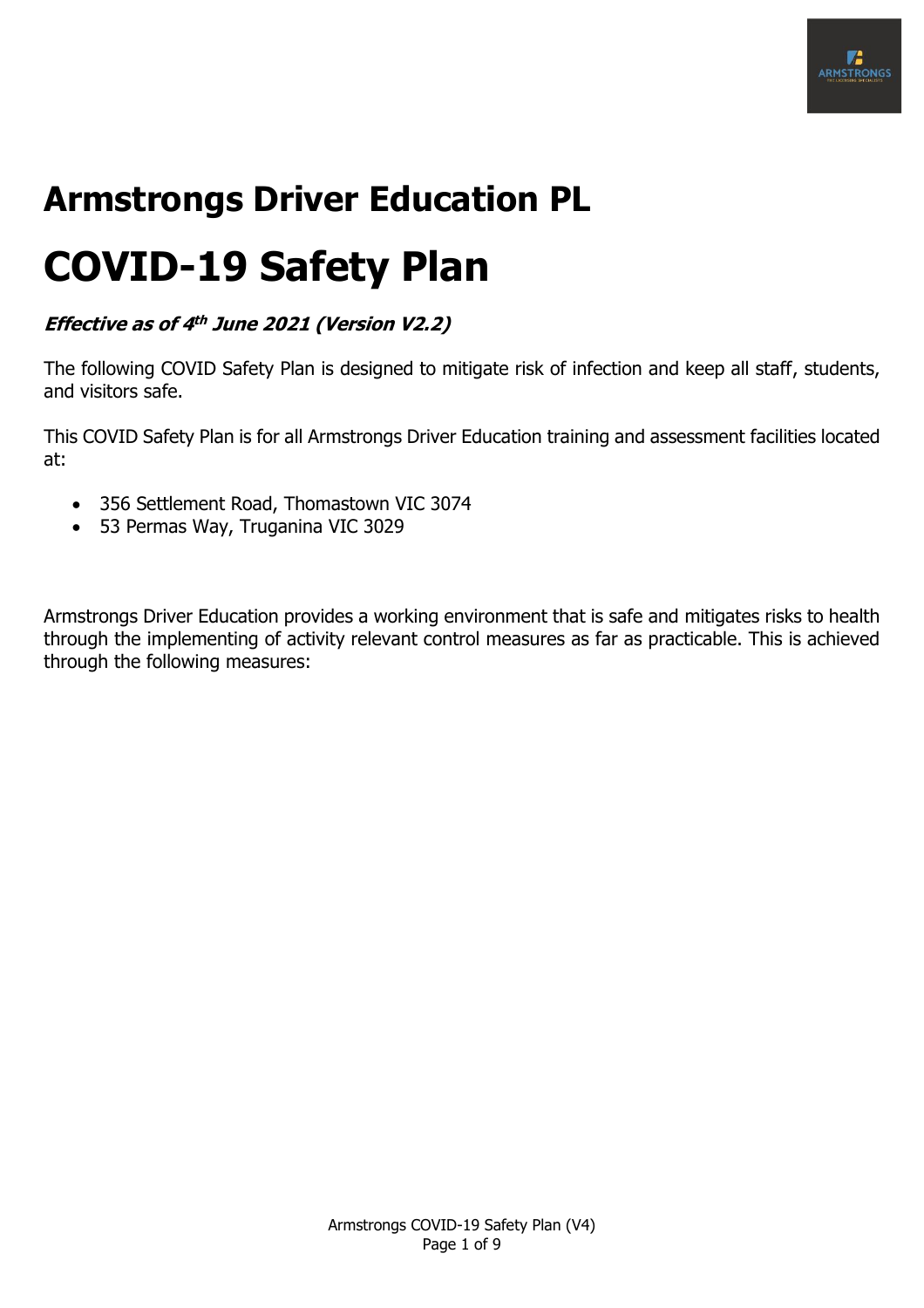#### Contents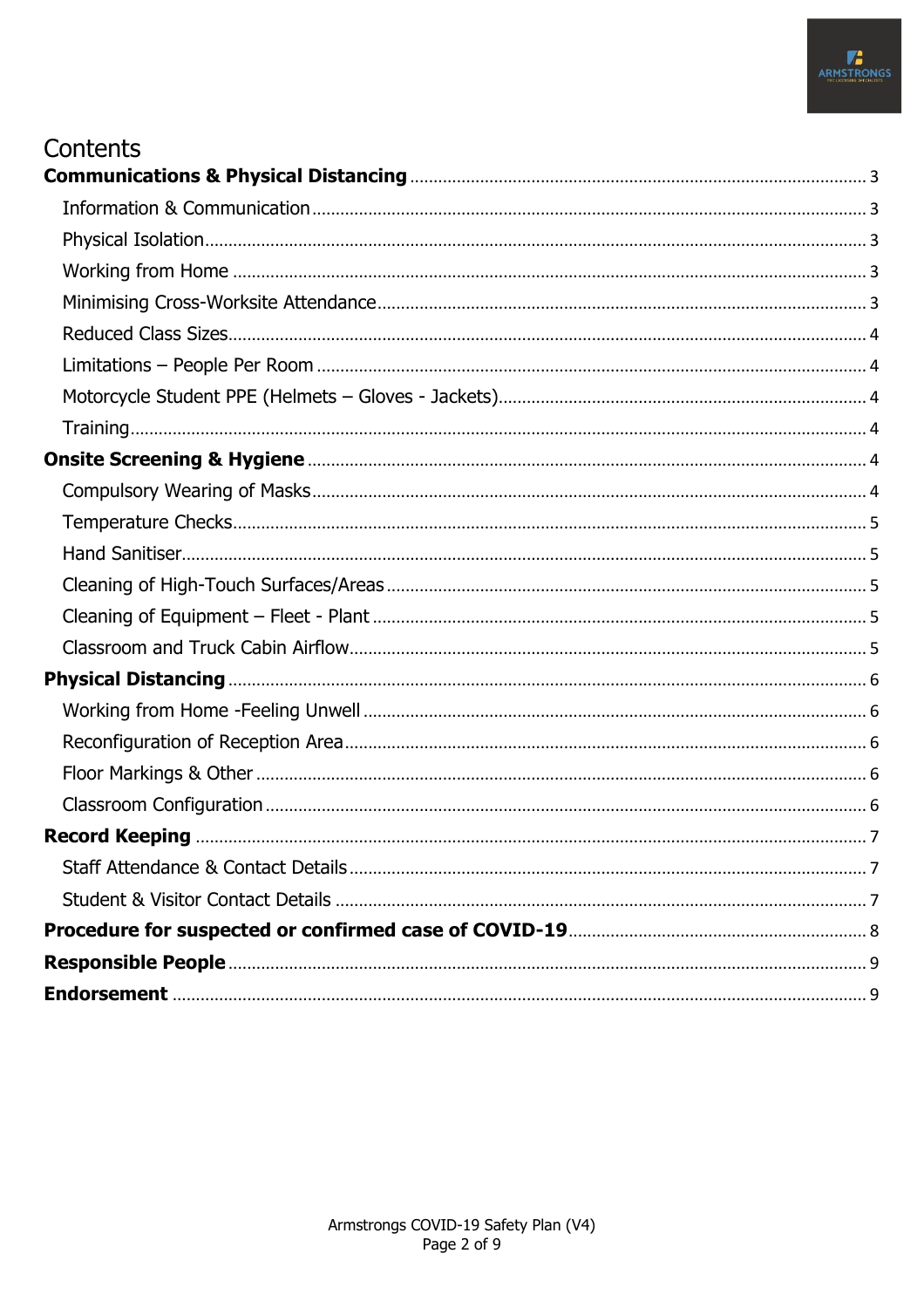

### <span id="page-2-0"></span>**Communications & Physical Distancing**

<span id="page-2-4"></span><span id="page-2-3"></span><span id="page-2-2"></span><span id="page-2-1"></span>

| <b>Mitigation</b><br><b>Strategy</b> | <b>Details</b>                                                                                                                                                                                                                                                                                                                                                                                                                                                                                                                                                                                                                                                                   |  |
|--------------------------------------|----------------------------------------------------------------------------------------------------------------------------------------------------------------------------------------------------------------------------------------------------------------------------------------------------------------------------------------------------------------------------------------------------------------------------------------------------------------------------------------------------------------------------------------------------------------------------------------------------------------------------------------------------------------------------------|--|
| Information &<br>Communication       | All staff and students are provided with this COVID Safety Plan and details of safety<br>measures prior to attendance at work or the training environment.                                                                                                                                                                                                                                                                                                                                                                                                                                                                                                                       |  |
|                                      | All staff and students must agree to abide by the COVID Safety Plan at all times.                                                                                                                                                                                                                                                                                                                                                                                                                                                                                                                                                                                                |  |
| <b>Physical Isolation</b>            | If people have any symptoms of COVID-19 they are required to self-isolate and not<br>attend for work or training. If any person has symptoms, they will need to be tested<br>and have a negative outcome before coming to work or training.                                                                                                                                                                                                                                                                                                                                                                                                                                      |  |
|                                      | Posters detailing the common symptoms for COVID-19 are provided in prominent<br>locations around the training sites or on Department of Health and Human Services<br>website.                                                                                                                                                                                                                                                                                                                                                                                                                                                                                                    |  |
| Working from<br>Home                 | Staff who are able to work from home will be supported to work from home.                                                                                                                                                                                                                                                                                                                                                                                                                                                                                                                                                                                                        |  |
| <b>Minimising Cross-</b><br>Worksite | All staff who are required to attend work will be required to attend and work from only<br>one training site to minimise risk of infection as much as practicable.                                                                                                                                                                                                                                                                                                                                                                                                                                                                                                               |  |
| Attendance                           | Where a trainer (the 'visiting trainer') is required to utilise the training facilities of<br>another Armstrongs site (such as for an approved purpose such as conducting reversing<br>training on a vacant training range), the visiting trainer must not enter any of the<br>buildings at the other site and must remain strictly within their vehicle (unless required<br>to exit their vehicle for the purposes of raining and/or assessment) and their student<br>and must not leave that designated training area (eg the reversing range).                                                                                                                                |  |
|                                      | The visiting trainer must leave the other site as soon as their training/assessment task<br>is completed. The visiting trainer must not to come in proximity with any other staff or<br>students from the other site. Where the visiting trainer is required to communicate with<br>other staff members from that site they must do so via phone. Should anything be<br>required to be passed to/from the visiting trainer to staff from the other site this must<br>done via a 'drop off' arrangement at a nominated place on the site (and outside of any<br>buildings) where the visiting training will not come into proximity with any staff or<br>students from that site. |  |
|                                      | Should the visiting trainer or visiting student need to use the other site's toilet facilities<br>they must use the disabled toilet and conduct a clean down of that toilet area when<br>finished.                                                                                                                                                                                                                                                                                                                                                                                                                                                                               |  |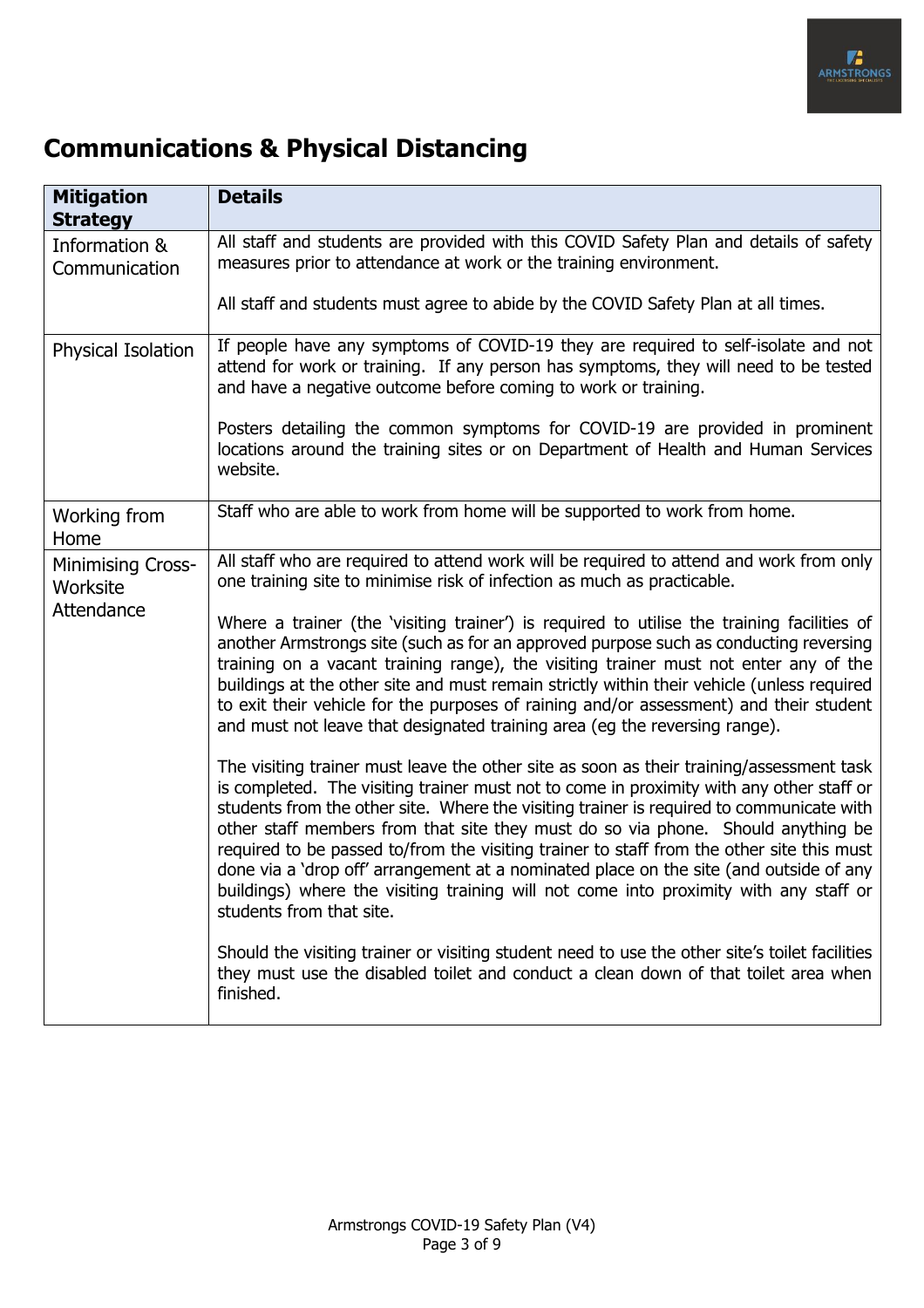<span id="page-3-2"></span><span id="page-3-1"></span><span id="page-3-0"></span>

| <b>Reduced Class</b><br><b>Sizes</b>                     | All class sizes will be reduced to ensure classrooms have adequate space between<br>people when undertaking classroom learning as per the 4 sqm rule.                                                                              |  |
|----------------------------------------------------------|------------------------------------------------------------------------------------------------------------------------------------------------------------------------------------------------------------------------------------|--|
| Limitations $-$<br>People Per Room                       | Each room has been measured and no more than 1 person per 4 sqm are able to be in<br>a room at any one time.                                                                                                                       |  |
|                                                          | Each room has clearly identified signage indicating the limits per room.                                                                                                                                                           |  |
| Motorcycle                                               | All motorcycle students will be encouraged to bring their own helmet, gloves, and jacket.                                                                                                                                          |  |
| <b>Student PPE</b><br>$(He$ Imets –<br>Gloves - Jackets) | Any student supplied helmet, gloves, or jacket must meet the relevant Australian<br>Standard and display the approved sticker.                                                                                                     |  |
|                                                          | Where students do not have their own helmet, gloves, or jacket, these will be provided<br>by Armstrongs. All helmets, gloves, and jackets are cleaned with disinfectant between<br>users and at the end of each motorcycle course. |  |
| Training                                                 | All staff and students will be provided with information and appropriate training in the                                                                                                                                           |  |
|                                                          | correct use of facemasks and good hygiene.                                                                                                                                                                                         |  |

## <span id="page-3-4"></span><span id="page-3-3"></span>**Onsite Screening & Hygiene**

<span id="page-3-5"></span>

| <b>Mitigation</b><br><b>Strategy</b>  | <b>Details</b>                                                                                                                                                                                                                                                                                                                                                                                                                                                                                                                                                                                                                                                                                                                                               |
|---------------------------------------|--------------------------------------------------------------------------------------------------------------------------------------------------------------------------------------------------------------------------------------------------------------------------------------------------------------------------------------------------------------------------------------------------------------------------------------------------------------------------------------------------------------------------------------------------------------------------------------------------------------------------------------------------------------------------------------------------------------------------------------------------------------|
| Compulsory<br><b>Wearing of Masks</b> | All staff, students, and visitors will be required to wear a face mask at all times.<br>Motorcycle training staff and students who are wearing a motorcycle helmet for the<br>purposes of training may remove their mask for the purpose of wearing the helmet.<br>Exemptions from wearing a face mask will not be accepted when there are government<br>mandates in place for the use of masks when either indoors or where you cannot socially<br>distance. In this instance and for the safety for our staff and students we will not accept<br>enrolment until such times as this mandate is no longer applicable.<br>Where staff or students do not have an adequate face mask or covering, Armstrongs<br>will supply them with a disposable face mask. |
|                                       |                                                                                                                                                                                                                                                                                                                                                                                                                                                                                                                                                                                                                                                                                                                                                              |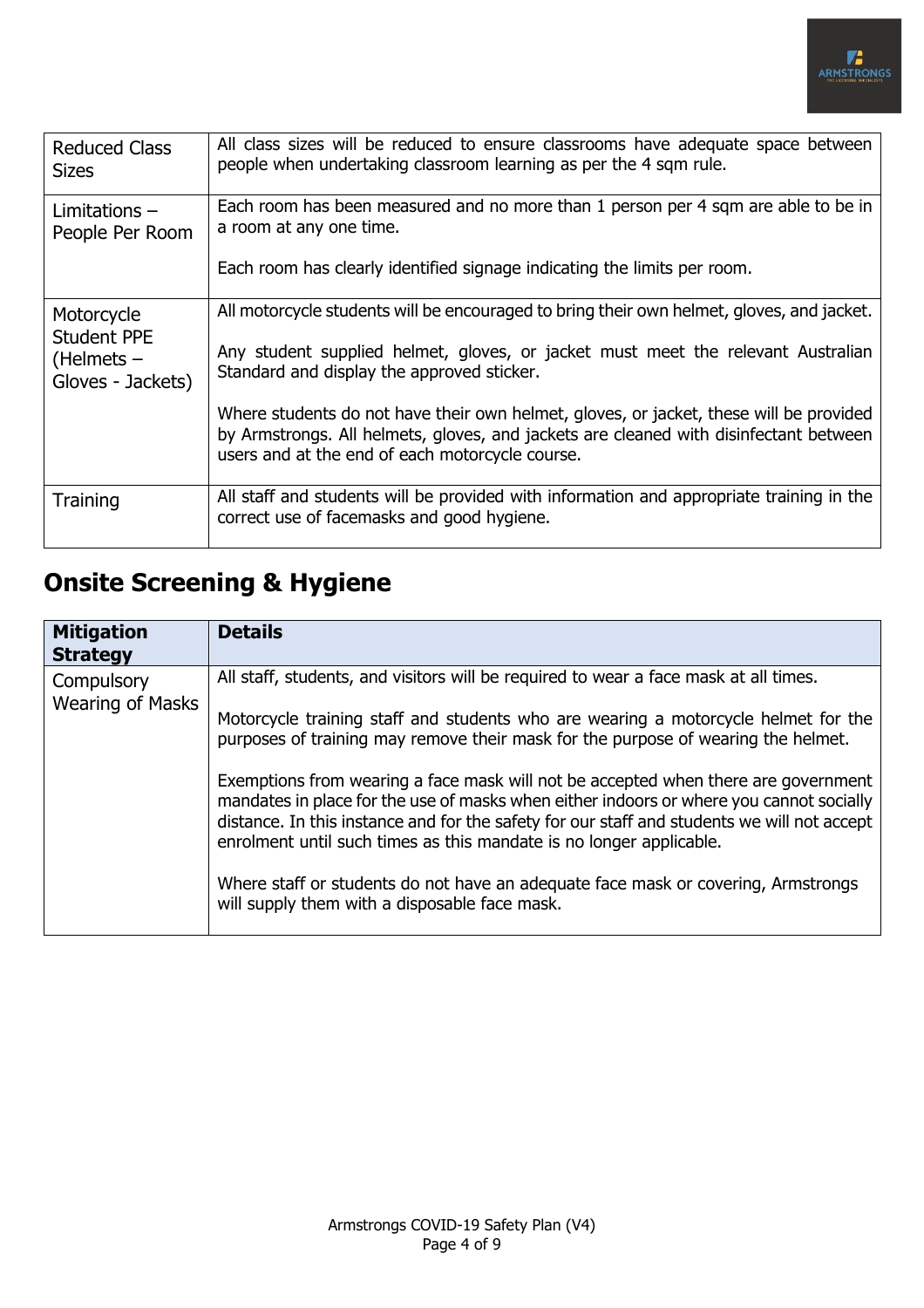<span id="page-4-4"></span><span id="page-4-3"></span><span id="page-4-2"></span><span id="page-4-1"></span><span id="page-4-0"></span>

| Temperature<br><b>Checks</b>                 | All staff, students, and visitors must submit to a compulsory temperature check prior to<br>entry onto the premises.                                                                                                                                           |
|----------------------------------------------|----------------------------------------------------------------------------------------------------------------------------------------------------------------------------------------------------------------------------------------------------------------|
|                                              | Armstrongs utilises electronic/automatic temperature checking which logs an image of<br>the person and their recorded temperature.                                                                                                                             |
|                                              | Any person who records a temperature indicating fever will not be permitted onsite.                                                                                                                                                                            |
| <b>Hand Sanitiser</b>                        | Hand sanitiser is provided across all training locations.                                                                                                                                                                                                      |
|                                              | Hand Sanitiser is located and provided at entry points, kitchen areas, classrooms and<br>common areas.                                                                                                                                                         |
|                                              | Everyone will be required to sanitise upon entry and regularly during the time they are<br>on campus.                                                                                                                                                          |
| Cleaning of High-<br>Touch<br>Surfaces/Areas | High-touch surfaces/areas which such as rails, door handles and grab points, and light<br>switches will be sanitised three times per day (equating to approximately every 3 hours).                                                                            |
| Cleaning of<br>Equipment $-$                 | All equipment will be cleaned and sanitised between each new student and/or trainer<br>using the equipment.                                                                                                                                                    |
| Fleet - Plant                                | This includes: office equipment such as desks and benches, motorcycle grips/handles,<br>truck cabin (including steering wheel, gear stick, door/grab handles, indicator stalks,<br>and all other areas likely to be touched by either a trainer or a student). |
|                                              | Refer to the cleaning protocol for details.                                                                                                                                                                                                                    |
| Classroom and<br><b>Truck Cabin</b>          | Where possible, all classrooms and truck cabins will have windows open and/or<br>adequate airflow to ensure sufficient fresh air is available.                                                                                                                 |
| Airflow                                      | During practical driver training, students and trainers are to spend a maximum of 2 hrs<br>before pulling the vehicle over, exiting the vehicle and ventilating the vehicle for<br>approximately 15 minutes.                                                   |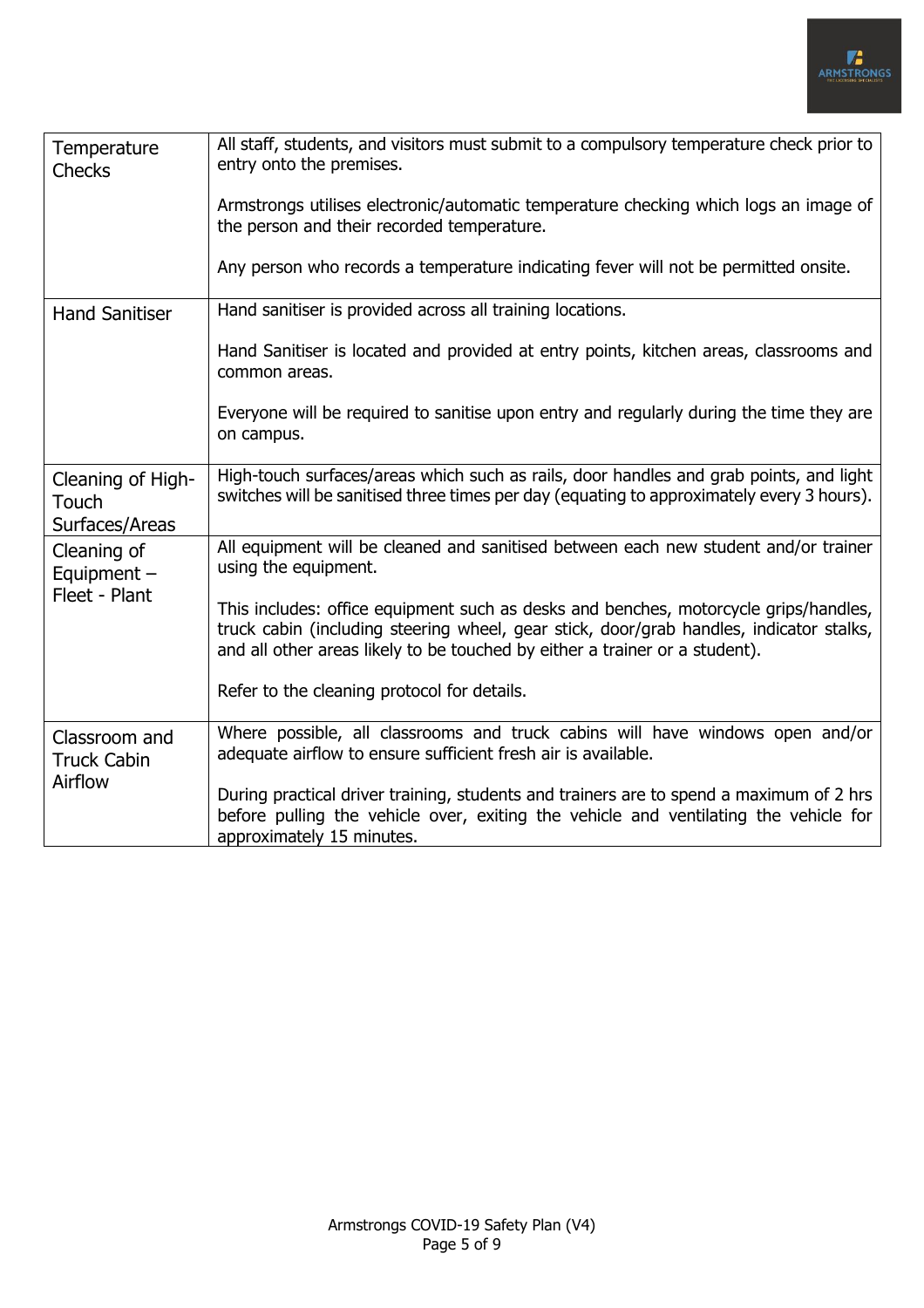

## <span id="page-5-0"></span>**Physical Distancing**

<span id="page-5-4"></span><span id="page-5-3"></span><span id="page-5-2"></span><span id="page-5-1"></span>

| <b>Mitigation</b><br><b>Strategy</b>     | <b>Details</b>                                                                                                                                                                                                                                                                                                                                                                                                                                       |
|------------------------------------------|------------------------------------------------------------------------------------------------------------------------------------------------------------------------------------------------------------------------------------------------------------------------------------------------------------------------------------------------------------------------------------------------------------------------------------------------------|
| Working from<br>Home - Feeling<br>Unwell | Where possible, staff who can work from home will work from home.<br>Any staff member or student who feels unwell must immediately seek medical advice<br>prior to the commencement of their work/training and will not be permitted to attend<br>Armstrongs.                                                                                                                                                                                        |
|                                          | If any person has covid-19 like symptoms, they will need to be tested and have a<br>negative outcome before coming to work or training.                                                                                                                                                                                                                                                                                                              |
| Reconfiguration<br>of Reception Area     | Reception areas will be reconfigured so that any person attending either training site<br>will access that training site via a single entrance point upon which they will have their<br>temperature checked and relevant details recorded (student details are recorded via<br>Armstrongs Student Management System and other visitors will be required to sign-in<br>via the Armstrongs visitor book where their contact details will be recorded). |
| Floor Markings &<br>Other                | Floor markings will be provided in areas such as the reception area to ensure<br>students/visitors maintain a safe distance from each other. Other furniture that has<br>been provided for student use will be positioned in adherence with social-distancing<br>guidelines.                                                                                                                                                                         |
| Classroom<br>Configuration               | Classroom furniture will be configured to ensure adequate space between individual<br>students and trainers and students.                                                                                                                                                                                                                                                                                                                            |
|                                          | Signs indicating the maximum number of people permitted in the room at any one time<br>are displayed in each room.                                                                                                                                                                                                                                                                                                                                   |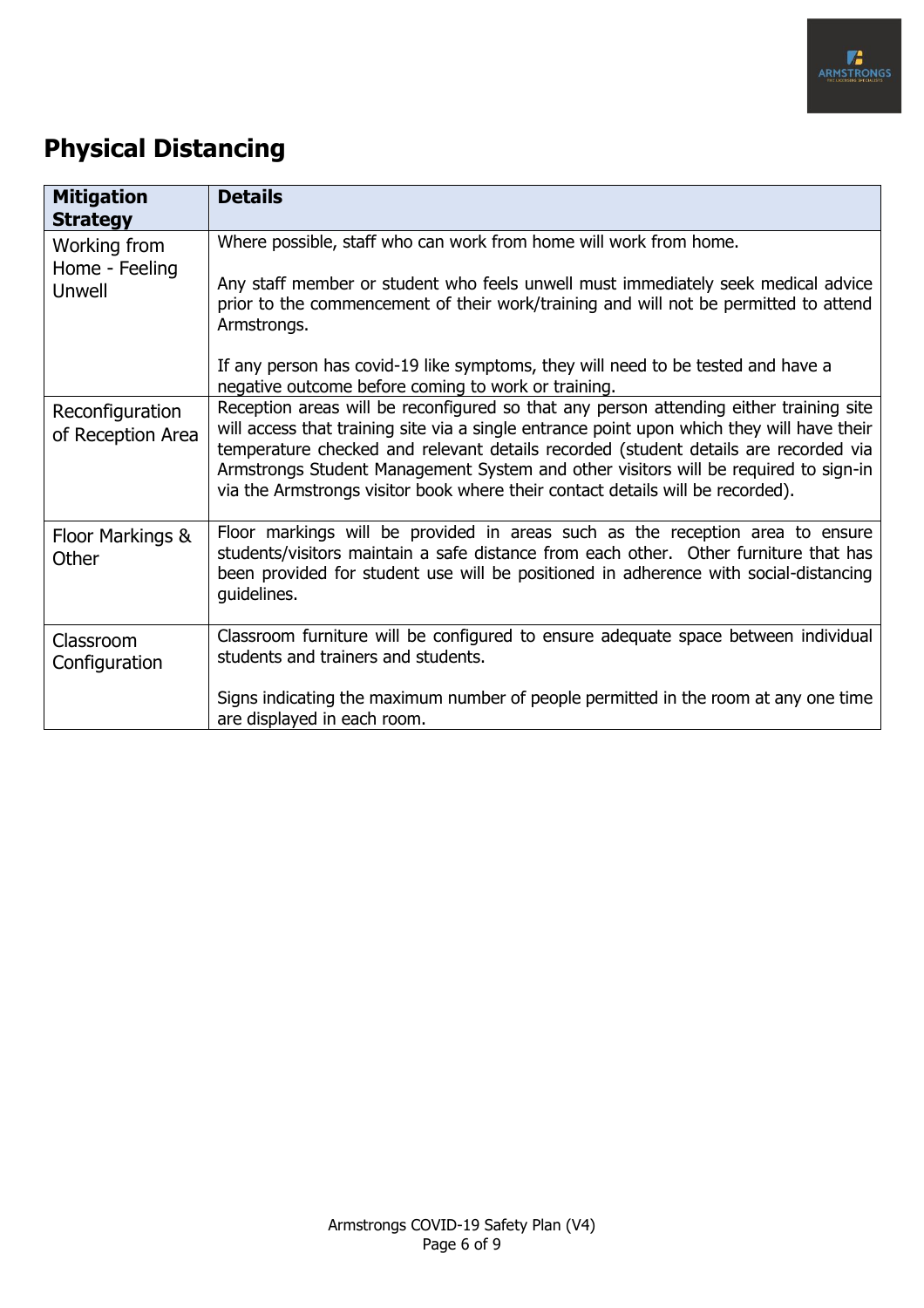

#### <span id="page-6-0"></span>**Record Keeping**

<span id="page-6-1"></span>

| <b>Mitigation</b><br><b>Strategy</b>                   | <b>Details</b>                                                                                                                                                                                                                                             |  |
|--------------------------------------------------------|------------------------------------------------------------------------------------------------------------------------------------------------------------------------------------------------------------------------------------------------------------|--|
| <b>Staff Attendance</b><br>& Contact Details           | All staff must sign into the computerised system upon arrival at an Armstrongs training<br>site for work.                                                                                                                                                  |  |
|                                                        | Upon completion of work, all staff must sign-off using the computerised system.                                                                                                                                                                            |  |
|                                                        | All staff must also check in using the provided QR code (placed all over the site). This<br>is now a Victorian Government requirement.                                                                                                                     |  |
| <b>Student &amp; Visitor</b><br><b>Contact Details</b> | Any person attending an Armstrongs training site who is a student or a visitor and who<br>will be onsite for more than 15 minutes must use the provided QR code (placed all<br>over the site) to check in. This is now a Victorian Government requirement. |  |
|                                                        | All students and visitors will be required to undergo a temperature check and wear a<br>face covering at all times.                                                                                                                                        |  |

<span id="page-6-2"></span>In the event there is a suspected or confirmed case of Coronavirus at Armstrongs Driver Education the following procedure will be enacted: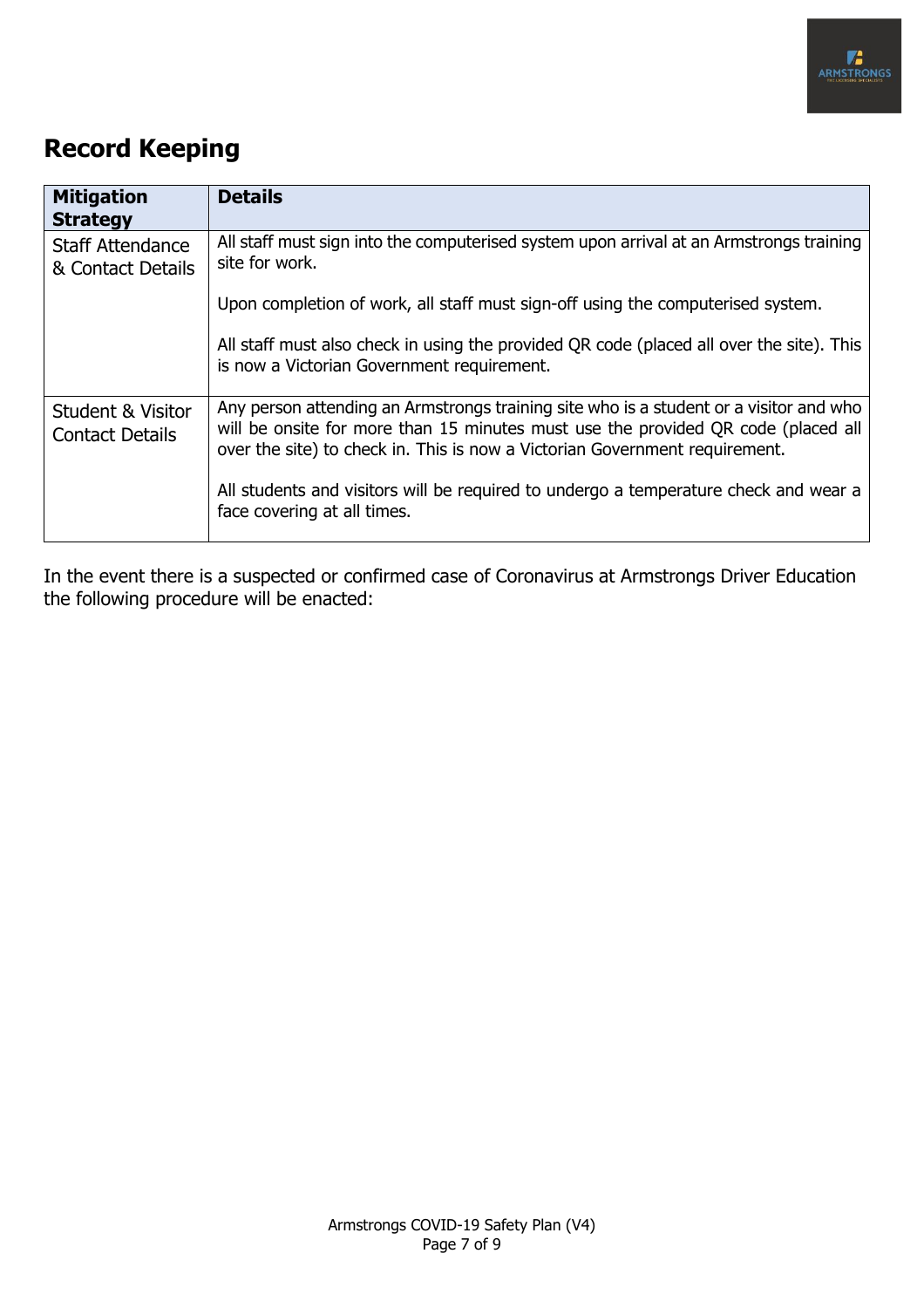

### <span id="page-7-0"></span>**Procedure for suspected or confirmed case of COVID-19**

|                    | The CEO and COVID Safety Officer will be informed immediately to enact this COVID<br>Safety Plan.                                                                                                                                                        |  |
|--------------------|----------------------------------------------------------------------------------------------------------------------------------------------------------------------------------------------------------------------------------------------------------|--|
| <b>Inform</b>      | All staff, students, and visitors onsite will be informed that a suspected or confirmed case<br>of coronavirus has been identified.                                                                                                                      |  |
|                    | All staff and students who have been onsite in the previous 48 hours will be contacted<br>and directed to self-isolate.                                                                                                                                  |  |
|                    | Relevant authorities will be contacted as per legal requirements.                                                                                                                                                                                        |  |
|                    | Restrict entry to the campus of any staff, student or visitor. Close all entry points to the<br>premise.                                                                                                                                                 |  |
| <b>Restrict</b>    | Those who are onsite are required to remain onsite until provided permission to leave<br>from the Department of Health & Human Services or the Armstrong's COVID Safety<br>Officer.                                                                      |  |
|                    | If the person who has been identified with a suspected or confirmed case is onsite, that<br>person will be required to immediately isolate in the designated isolation area (outside<br>the front gate).                                                 |  |
| <b>Prepare</b>     | Prepare all records which will assist the Department of Health & Human Services contact<br>people who may have been at the training site in the previous 14 days.                                                                                        |  |
|                    | A full and thorough cleaning of all facilities and equipment will take place (deep clean).                                                                                                                                                               |  |
| <b>Clean</b>       | The COVID Safety Officer will organise with a commercial cleaner to undertake the work<br>of cleaning all facilities and equipment.                                                                                                                      |  |
|                    | In the event there is a confirmed case of Coronavirus at either Armstrongs training<br>location, the COVID Safety Officer must inform the following people/Departments<br>immediately:                                                                   |  |
| <b>Communicate</b> | Chief Executive Officer - Craig Nicholson: 0439 888 464<br>WorkSafe Victoria - 13 23 60<br>Department of Health & Human Services (DHHS) - 1800 675 398                                                                                                   |  |
| <b>Re-Open</b>     | Once the workplace has been assessed and all requirements have been met to re-open,<br>the COVID Safety Officer will re-open the facilities and inform the Department of Health<br>& Human Service and WorkSafe that the facilities have been re-opened. |  |